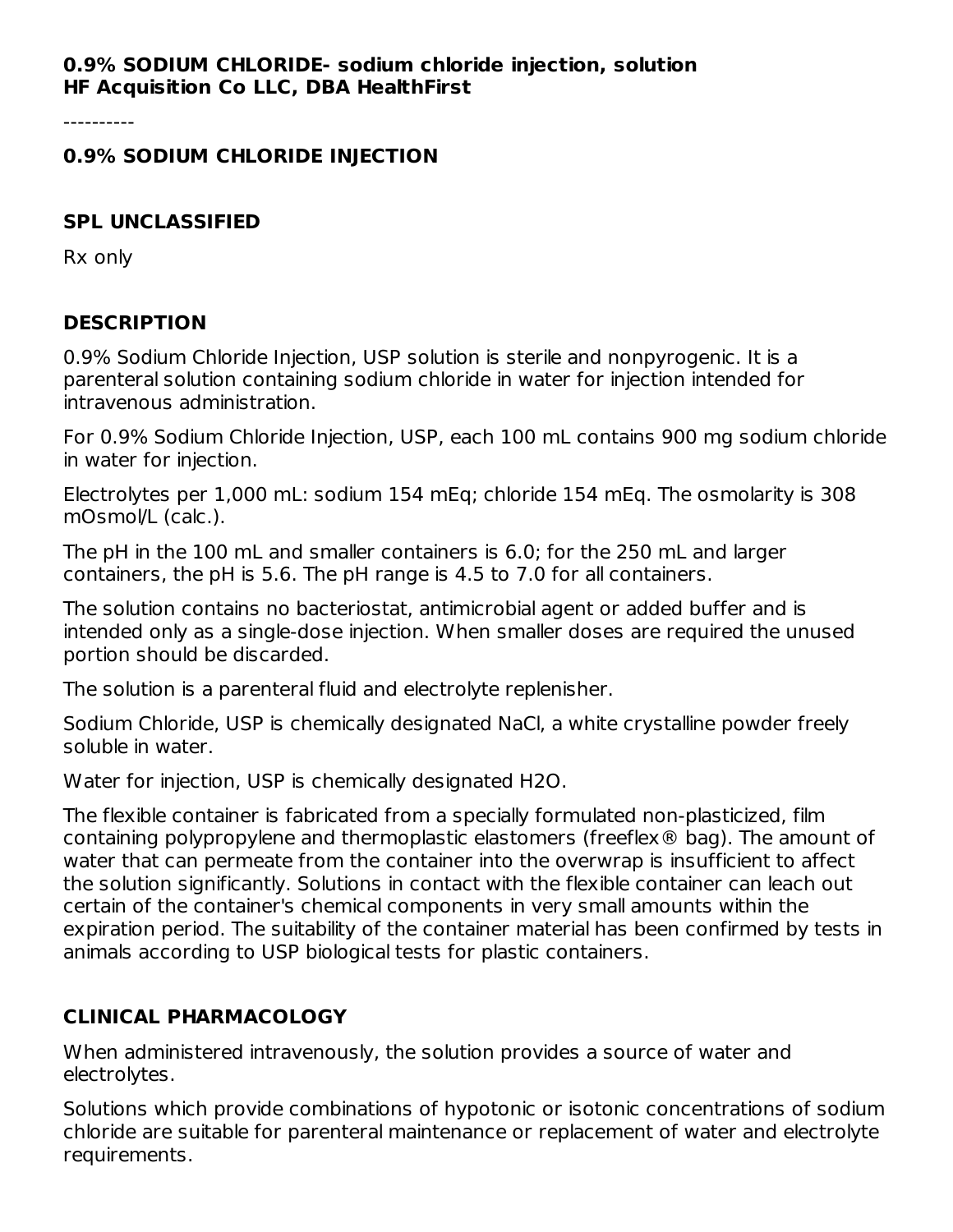Isotonic concentrations of sodium chloride are suitable for parenteral replacement of chloride losses that exceed or equal the sodium loss. Hypotonic concentrations of sodium chloride are suited for parenteral maintenance of water requirements when only small quantities of salt are desired. A hypertonic concentration of sodium chloride may be used to repair severe salt depletion syndrome.

Sodium chloride in water dissociates to provide sodium (Na+) and chloride (Cl-) ions. Sodium (Na+) is the principal cation of the extracellular fluid and plays a large part in the therapy of fluid and electrolyte disturbances. Chloride (Cl-) has an integral role in buffering action when oxygen and carbon dioxide exchange occurs in the red blood cells. The distribution and excretion of sodium (Na+) and chloride (Cl-) are largely under the control of the kidney which maintains a balance between intake and output.

Water is an essential constituent of all body tissues and accounts for approximately 70% of total body weight. Average normal adult daily requirements range from two to three liters (1.0 to 1.5 liters each for insensible water loss by perspiration and urine production).

Water balance is maintained by various regulatory mechanisms. Water distribution depends primarily on the concentration of electrolytes in the body compartments and sodium (Na+) plays a major role in maintaining physiologic equilibrium.

## **INDICATIONS & USAGE**

Intravenous solutions containing sodium chloride are indicated for parenteral replenishment of fluid and sodium chloride as required by the clinical condition of the patient.

## **CONTRAINDICATIONS**

None known.

### **WARNINGS**

Sodium Chloride Injection, USP should be used with great care, if at all, in patients with congestive heart failure, severe renal insufficiency and in clinical states in which there exists edema with sodium retention.

The intravenous administration of Sodium Chloride Injection, USP can cause fluid and/or solute overloading resulting in dilution of serum electrolyte concentrations, overhydration, congested states or pulmonary edema.

The risk of dilutive states is inversely proportional to the electrolyte concentration of the injections. The risk of solute overload causing congested states with peripheral and pulmonary edema is directly proportional to the electrolyte concentrations of the injections.

In patients with diminished renal function, administration of Sodium Chloride Injection, USP may result in sodium retention.

## **PRECAUTIONS**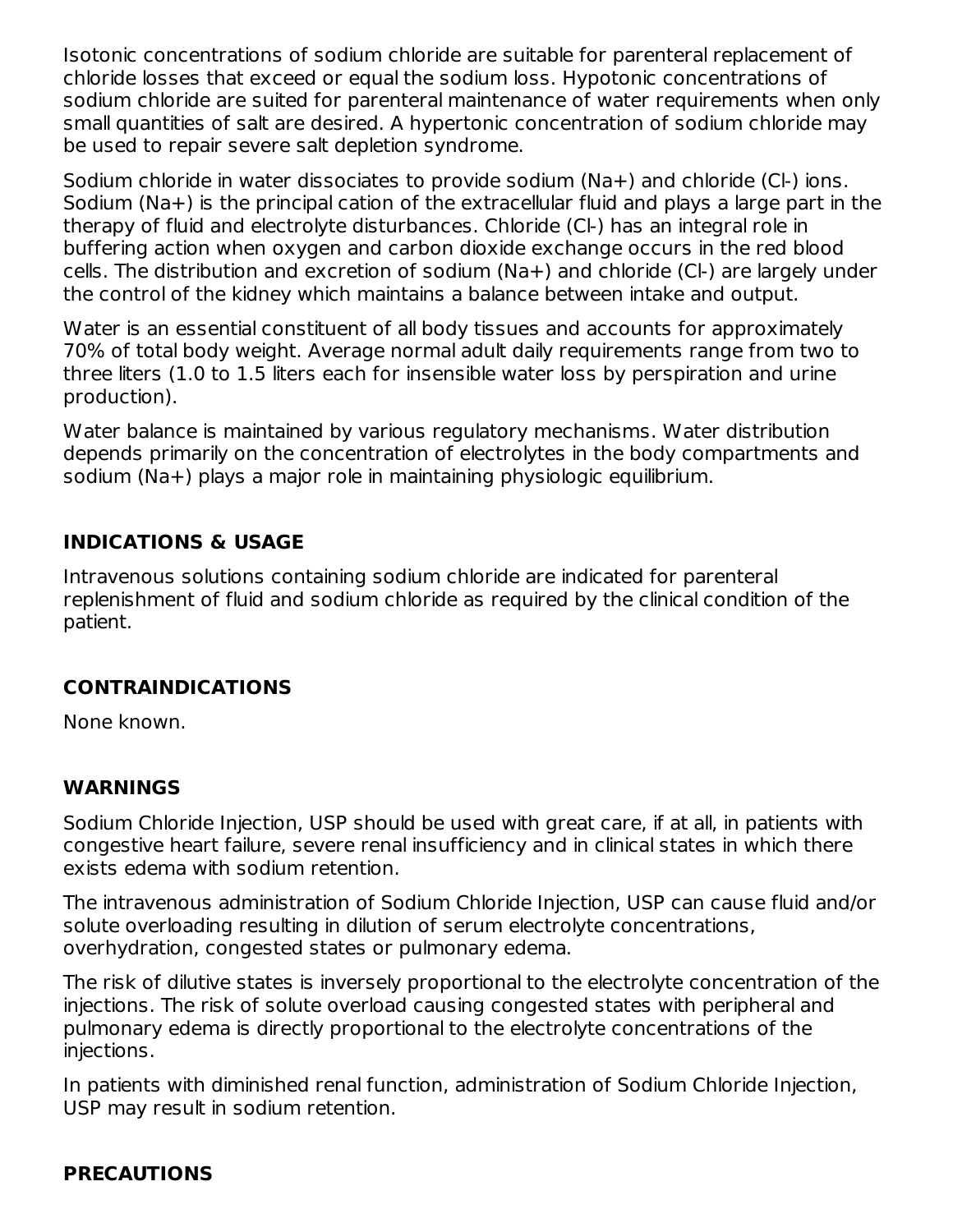#### General

Do not use plastic containers in series connections. Such use could result in air embolism due to residual air being drawn from the primary container before administration of the fluid from the secondary container is completed.

Pressurizing intravenous solutions contained in flexible plastic containers to increase flow rates can result in air embolism if the residual air in the container is not fully evacuated prior to administration.

Use of a vented intravenous administration set with the vent in the open position could result in air embolism. Vented intravenous administration sets with the vent in the open position should not be used with flexible plastic containers.

Laboratory Tests

Clinical evaluation and periodic laboratory determinations are necessary to monitor changes in fluid balance, electrolyte concentrations and acid-base balance during prolonged parenteral therapy or whenever the condition of the patient warrants such evaluation.

## **DRUG INTERACTIONS**

Caution must be exercised in the administration of Sodium Chloride Injection, USP to patients receiving corticosteroids or corticotropin.

Carcinogenesis, Mutagenesis, Impairment of Fertility

Studies have not been performed with Sodium Chloride Injection, USP to evaluate the potential for carcinogenesis, mutagenesis or impairment of fertility.

Pregnancy:

Teratogenic Effects

Animal reproduction studies have not been conducted with Sodium Chloride Injection, USP. It is also not known whether Sodium Chloride Injection, USP can cause fetal harm when administered to a pregnant woman or can affect reproduction capacity. Sodium Chloride Injection, USP should be given to a pregnant woman only if clearly needed.

Labor and Delivery

Studies have not been conducted to evaluate the effects of Sodium Chloride Injection, USP on labor and delivery. Caution should be exercised when administering this drug during labor and delivery.

Nursing Mothers

It is not known whether this drug is excreted in human milk. Because many drugs are excreted in human milk, caution should be exercised when Sodium Chloride Injection, USP is administered to a nursing mother.

Pediatric Use

The use of Sodium Chloride Injection, USP in pediatric patients is based on clinical practice.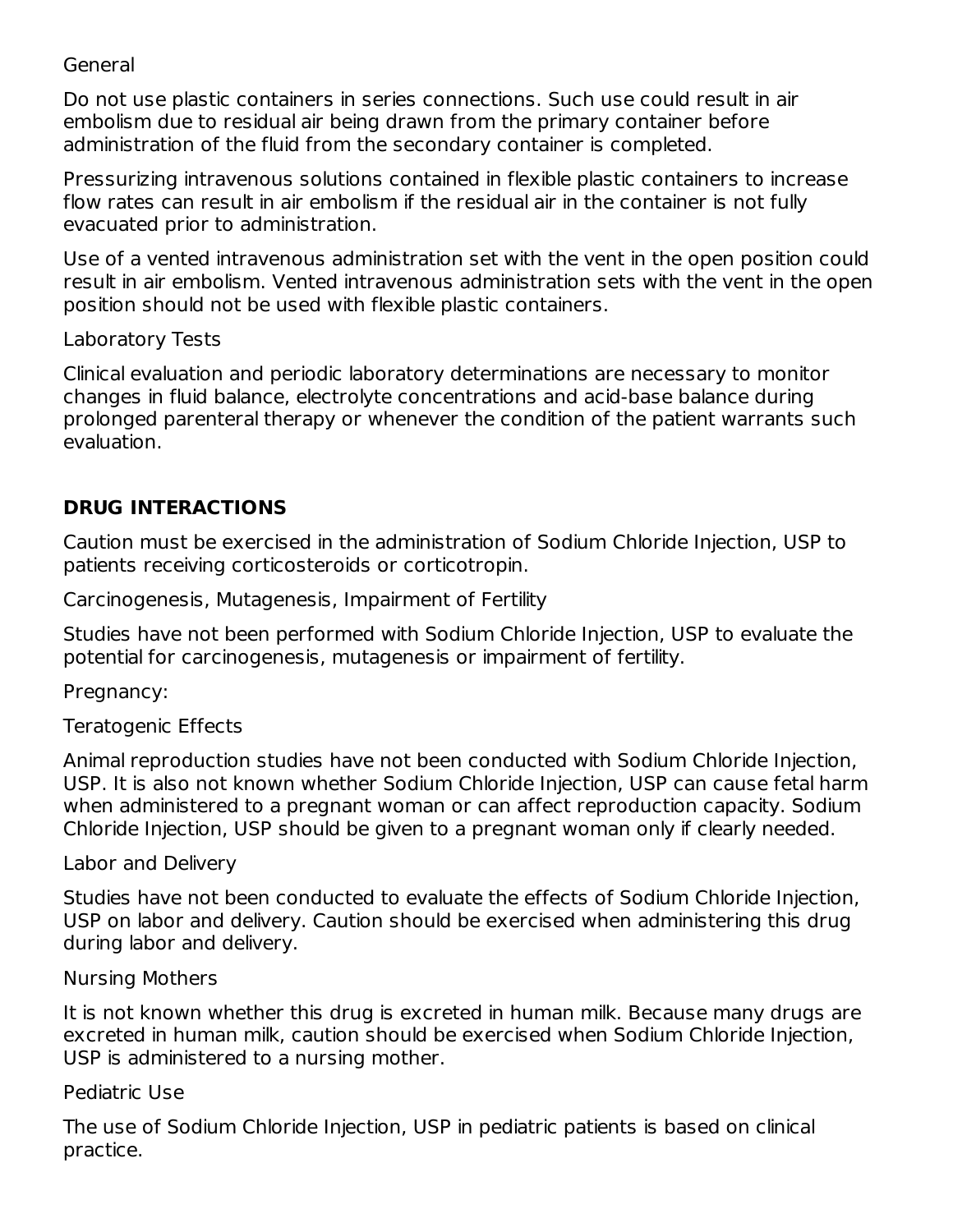Plasma electrolyte concentrations should be closely monitored in the pediatric population as this population may have impaired ability to regulate fluids and electrolytes.

#### Geriatric Use

Clinical studies of Sodium Chloride Injection, USP did not include sufficient numbers of subjects aged 65 and over to determine whether they respond differently from younger subjects. Other reported clinical experience has not identified differences in responses between elderly and younger patients. In general, dose selection for an elderly patient should be cautious, usually starting at the low end of the dosing range, reflecting the greater frequency of decreased hepatic, renal, or cardiac function, and of concomitant disease or drug therapy.

This drug is known to be substantially excreted by the kidney, and the risk of toxic reactions to this drug may be greater in patients with impaired renal function. Because elderly patients are more likely to have decreased renal function, care should be taken in dose selection, and it may be useful to monitor renal function.

Do not administer unless solution is clear and container is undamaged. Discard unused portion.

## **ADVERSE REACTIONS**

Reactions which may occur because of the solution or the technique of administration include febrile response, infection at the site of injection, venous thrombosis or phlebitis extending from the site of injection, extravasation and hypervolemia.

If an adverse reaction does occur, discontinue the infusion, evaluate the patient, institute appropriate therapeutic countermeasures and save the remainder of the fluid for examination if deemed necessary.

## **OVERDOSAGE**

In the event of overhydration or solute overload, re-evaluate the patient and institute appropriate corrective measures (see WARNINGS, PRECAUTIONS, and ADVERSE REACTIONS).

## **DOSAGE & ADMINISTRATION**

The dose is dependent upon the age, weight and clinical condition of the patient.

Additives may be incompatible. Consult with pharmacist, if available. When introducing additives, use aseptic technique, mix thoroughly and do not store.

Parenteral drug products should be inspected visually for particulate matter and discoloration prior to administration, whenever solution and container permit (see PRECAUTIONS).

## **INSTRUCTIONS FOR USE**

Check flexible container solution composition, lot number, and expiry date.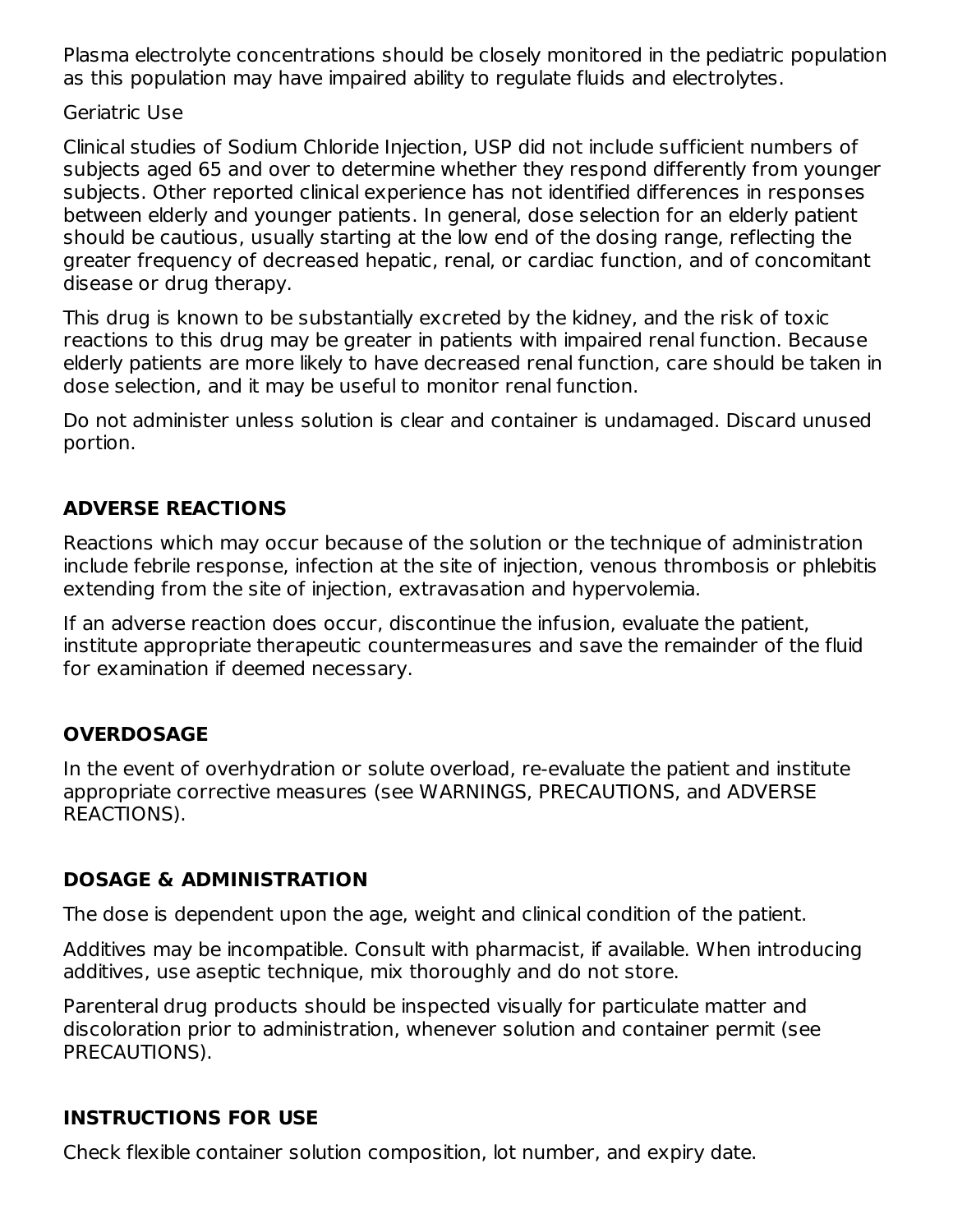Do not remove solution container from its overwrap until immediately before use.

Use sterile equipment and aseptic technique.

To Open

Turn solution container over so that the text is face down. Using the pre-cut corner tabs, peel open the overwrap and remove solution container.

Check the solution container for leaks by squeezing firmly. If leaks are found, or if the seal is not intact, discard the solution.

Do not use if the solution is cloudy or a precipitate is present.

To Add Medication

Identify WHITE Additive Port with arrow pointing toward container.

Immediately before injecting additives, break off WHITE Additive Port Cap with the arrow pointing toward container.

Hold base of WHITE Additive Port horizontally.

Insert needle horizontally through the center of WHITE Additive Port's septum and inject additives.

Mix container contents thoroughly.

Preparation for Administration

Immediately before inserting the infusion set, break off BLUE Infusion Port Cap with the arrow pointing away from container.

Use a non-vented infusion set or close the air-inlet on a vented set.

Close the roller clamp of the infusion set.

Hold the base of BLUE Infusion Port.

Insert spike through BLUE Infusion Port by rotating wrist slightly until the spike is inserted.

NOTE: See full directions accompanying administration set.

WARNING: Do not use flexible container in series connections.

## **HOW SUPPLIED**

0.9% Sodium Chloride Injection, USP is supplied in single-dose flexible plastic containers as follows:

| Product<br>No. | <b>NDC</b><br>No. | Strength          | <b>Fill Sizes</b> | <b>Bag Size</b> |
|----------------|-------------------|-------------------|-------------------|-----------------|
| 623153         | 63323-623-53      | $0.9\%$ (9 mg/mL) | 50 mL             | 100 mL          |
| 623161         | 63323-623-61      | $0.9%$ (9 mg/mL)  | 100 mL            | 100 mL          |
| 623174         | 63323-623-74      | $0.9\%$ (9 mg/mL) | 250 mL            | 250 mL          |
| 623175         | 63323-623-75      | $0.9%$ (9 mg/mL)  | 500 mL            | 500 mL          |
| 623176         | 63323-623-76      | 0.9% (9 mg/mL)    | 1,000 mL          | 1,000 mL        |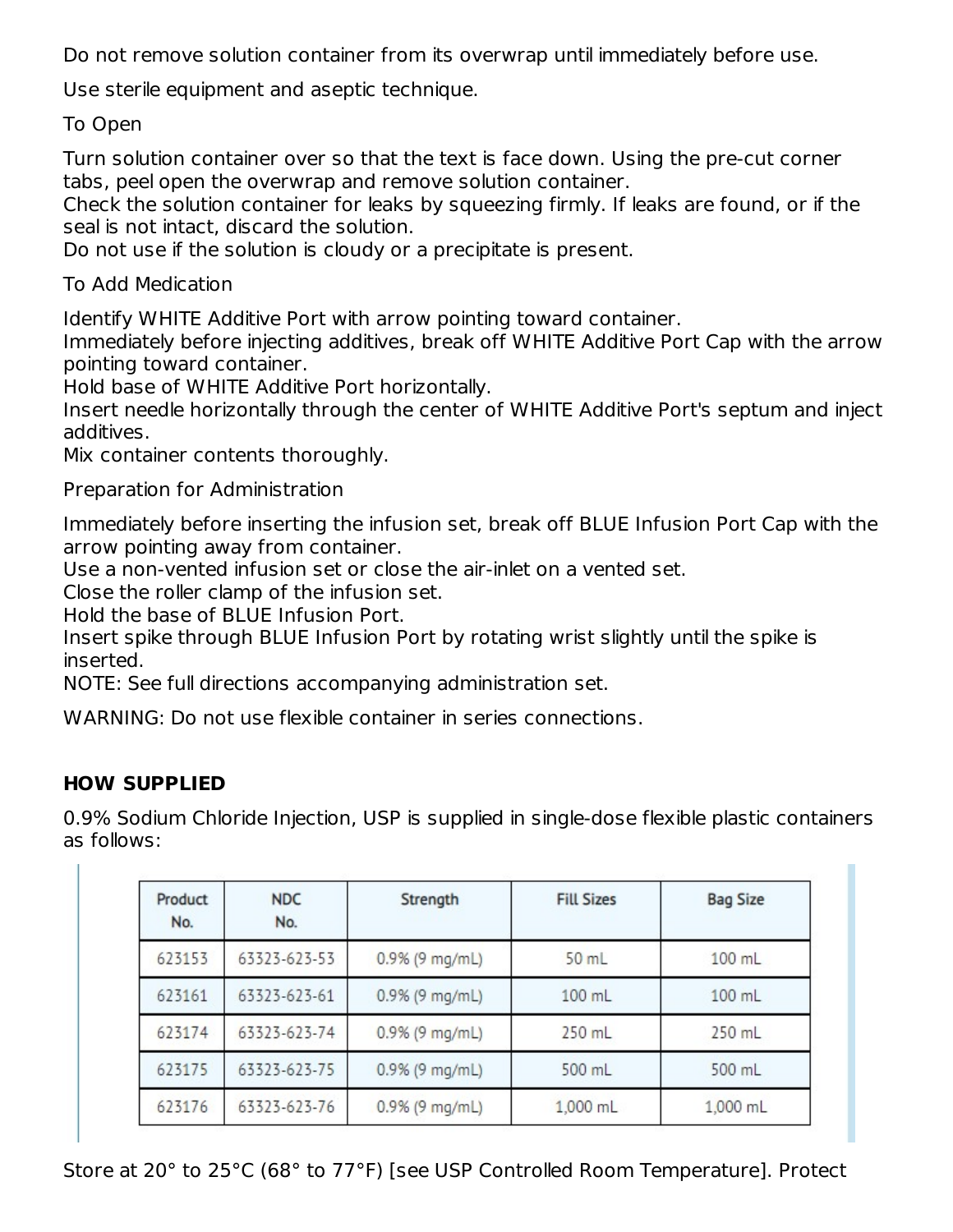from freezing. The container closure is not made with natural rubber latex. Non-PVC, Non-DEHP, Sterile.

Manufactured for:



Lake Zurich, IL 60047 www.fresenius-kabi.com/us Revised: January 2021

#### **PRINCIPAL DISPLAY PANEL - 51662-1577-1 - BAG LABELING AND SERIALIZATION LABELING**

51662-1577-1

BAG LABELING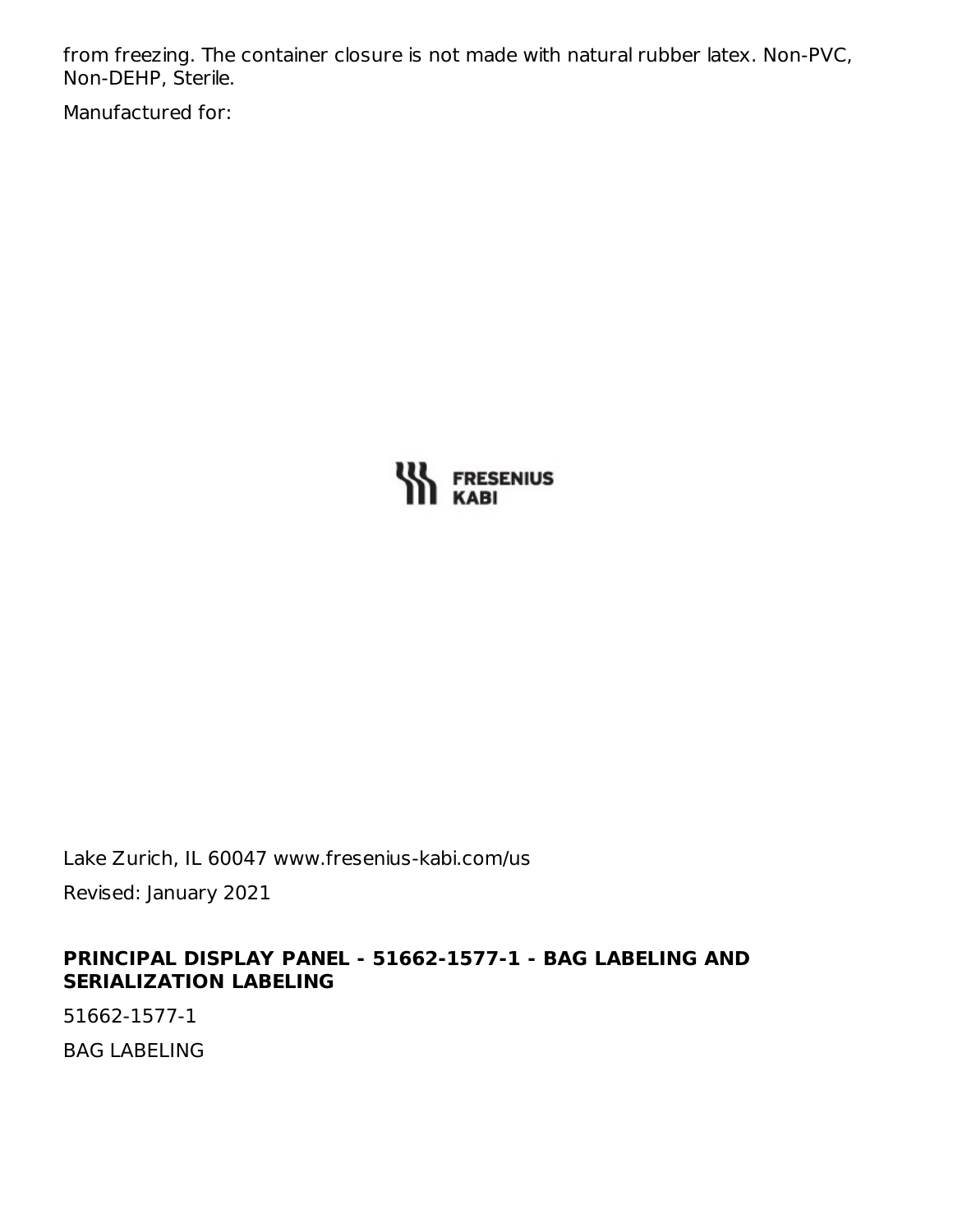|     | free $flex^{\circledcirc}$                                                                                                                                                                       | 500 mL                   |
|-----|--------------------------------------------------------------------------------------------------------------------------------------------------------------------------------------------------|--------------------------|
|     |                                                                                                                                                                                                  |                          |
|     | 0.9% Sodium Chloride Injection, USP                                                                                                                                                              |                          |
|     | For intravenous use.                                                                                                                                                                             | <b>Rx</b> only           |
| 100 | Each 100 mL contains: Sodium Chloride 900 mg<br>in water for injection.                                                                                                                          |                          |
|     | Electrolytes per 1,000 mL:                                                                                                                                                                       |                          |
|     | Sodium                                                                                                                                                                                           | 154 mEq                  |
|     | Chloride<br>308 mOsmol/LITER (CALC.)                                                                                                                                                             | 154 mEq<br>pH 4.5 to 7.0 |
| 200 | Single Dose Only. Discard Unused Portion.                                                                                                                                                        |                          |
|     | Additives may be incompatible. Consult with pharmacist. When<br>introducing additives, use aseptic technique, mix thoroughly<br>and do not store. Use only if solution is clear and container is |                          |
|     | undamaged. Must not be used in series connections.                                                                                                                                               |                          |
| 300 |                                                                                                                                                                                                  |                          |
|     | Usual dosage: See package insert.                                                                                                                                                                |                          |
|     | STORE AT: 20° to 25°C (68° to 77°F) [see USP Controlled                                                                                                                                          |                          |
|     | Room Temperature]. Protect from freezing.<br>The container closure is not made with natural rubber latex.<br>Non-PVC, Non-DEHP, Sterile.                                                         |                          |
| 400 |                                                                                                                                                                                                  |                          |
|     | Mfd. for:                                                                                                                                                                                        |                          |
|     | LOT<br><b>FRESENIUS</b>                                                                                                                                                                          |                          |
|     | <b>KABI</b>                                                                                                                                                                                      |                          |
|     | Lake Zurich, IL 60047<br><b>EXP</b><br><b>Made in Germany</b>                                                                                                                                    |                          |
|     | www.fresenius-kabi.us                                                                                                                                                                            |                          |
|     | 403228                                                                                                                                                                                           |                          |
| mL  |                                                                                                                                                                                                  |                          |

## SERIALIZED LABELING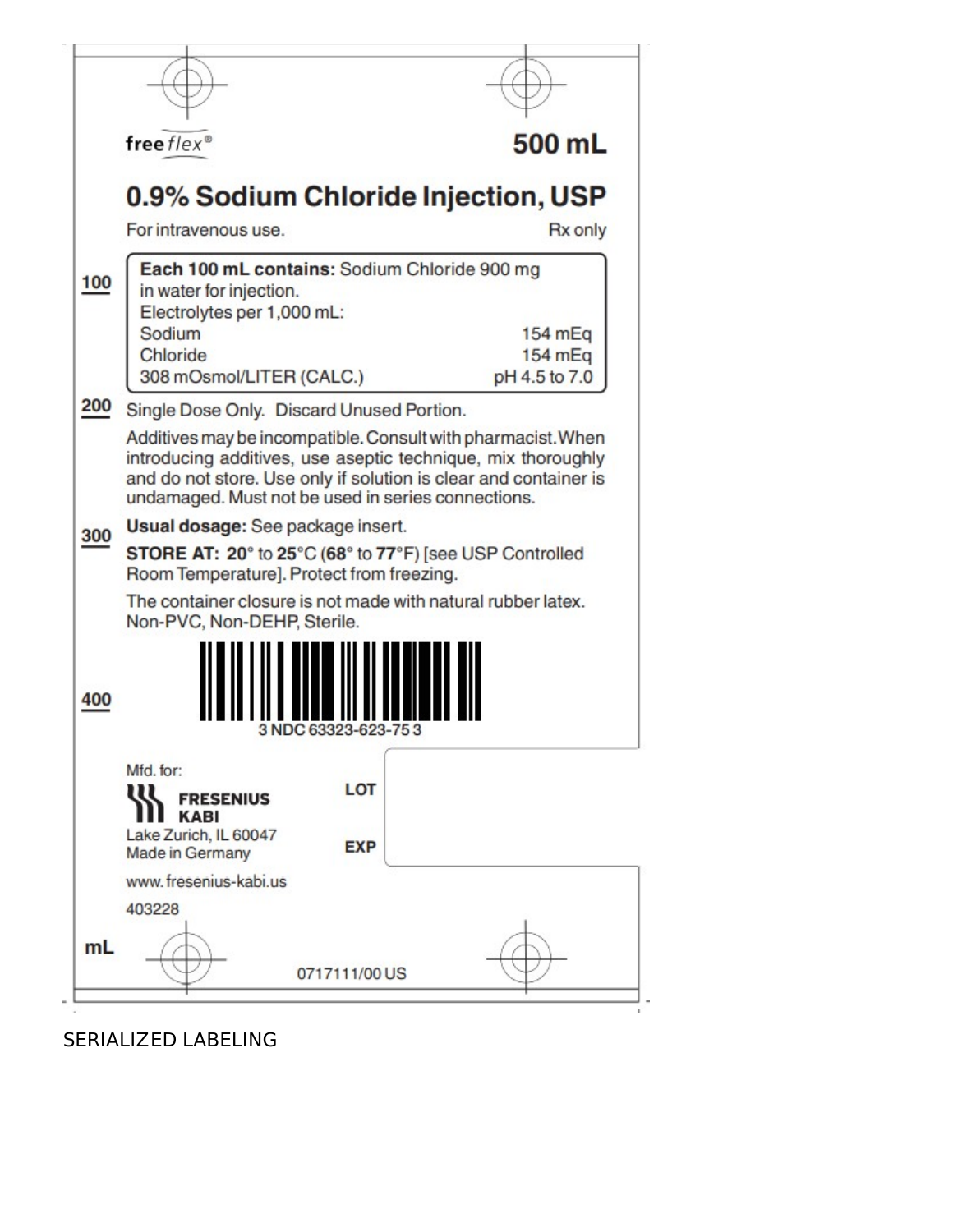

# **0.9% SODIUM CHLORIDE**

sodium chloride injection, solution

**WATER** (UNII: 059QF0KO0R)

#### **Product Information Product Type** HUMAN PRESCRIPTION DRUG **Item Code (Source)** NDC:51662-1577(NDC:63323- 623) **Route of Administration** INTRAVENOUS **Active Ingredient/Active Moiety Ingredient Name Basis of Strength Strength SODIUM CHLORIDE** (UNII: 451W47IQ8X) (SODIUM CATION - UNII:LYR4M0NH37, CHLORIDE ION - UNII:Q32ZN48698) SODIUM CHLORIDE 9 mg in 1 mL **Inactive Ingredients Ingredient Name Strength**